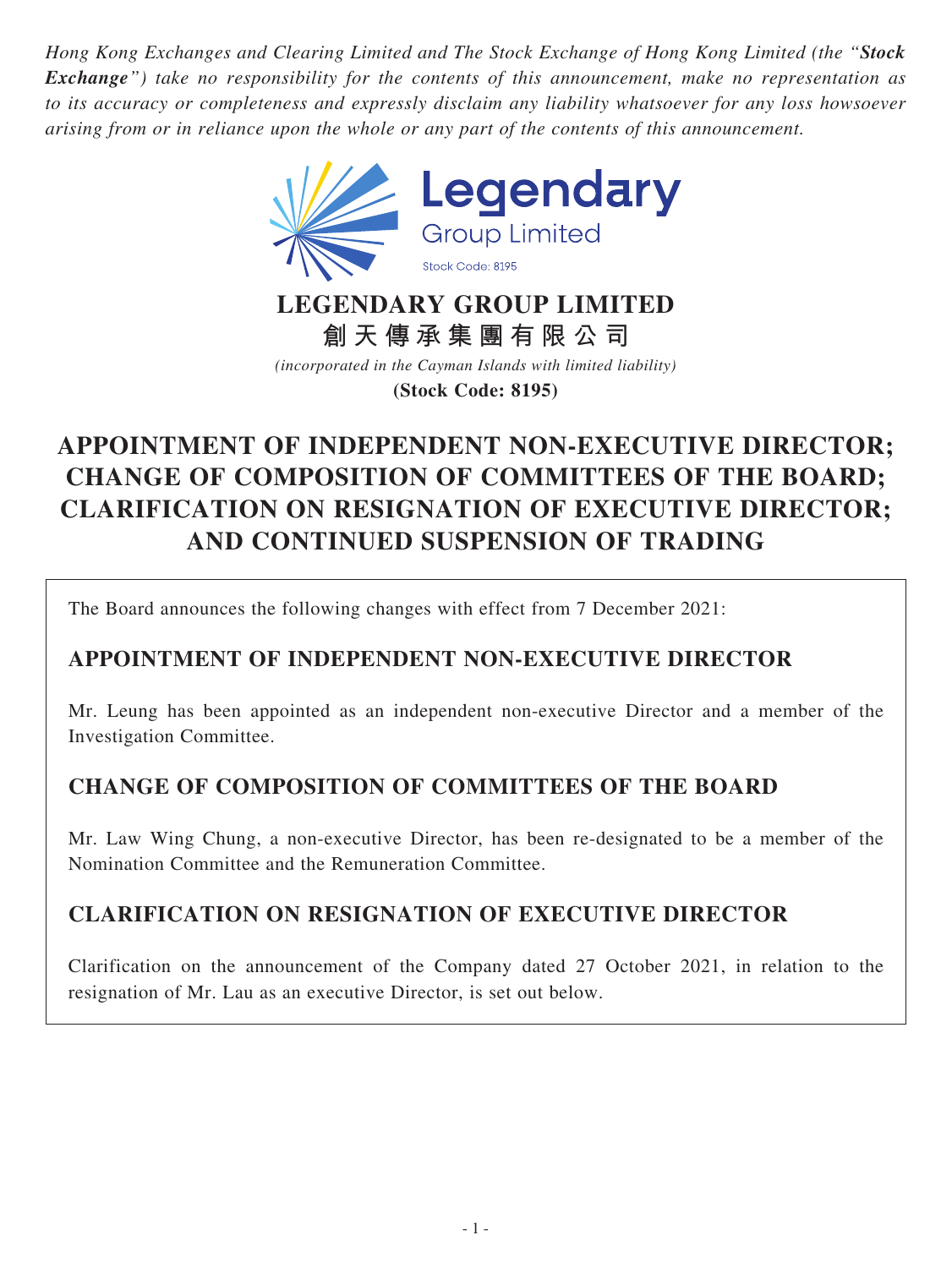### **APPOINTMENT OF INDEPENDENT NON-EXECUTIVE DIRECTOR**

The board (the "**Board**") of directors (the "**Director(s)**") of Legendary Group Limited (the "**Company**", and together with its subsidiaries, the "**Group**") is pleased to announce the appointment of Mr. Leung Kai Cheong Kenneth ("**Mr. Leung**") as an independent non-executive Director with effect from 7 December 2021.

Reference is made to the announcement of the Company dated 26 November 2021, in relation to formation of the investigation committee of the Board (the "**Investigation Committee**") for among other things, investigating and reporting on various matters and events concerning the allegations as raised in the winding up petition. With effect from 7 December 2021, Mr. Leung will also be appointed as a member of the Investigation Committee.

The biographical details of Mr. Leung are as follows:

Mr. Leung, aged 59, obtained a professional diploma in accountancy from The Hong Kong Polytechnic University in 1984, a degree of bachelor of science (economics) and a degree of master of laws in The London School of Economics and Political Science in August 1987 and November 1992 respectively. Mr. Leung was admitted as a solicitor to the High Court of the Hong Kong Special Administrative Region of the People's Republic of China ("**HKSAR**") in November 1997 and holds a current practising certificate with the Law Society of Hong Kong. He was admitted as a solicitor of the Supreme Court of England and Wales in May 2000.

Mr. Leung is a fellow member of the Hong Kong Institute of Certified Public Accountants and the Taxation Institute of Hong Kong, a member of The Institute of Chartered Accountants in England and Wales, and an associate of the Chartered Institute of Taxation in the United Kingdom.

Mr. Leung has over 30 years of experience in the finance and law, particularly in taxation, pensions, reward schemes and employment. He is currently a senior consultant of an international solicitors' firm in Hong Kong and a member of the Trade and Industry Advisory Board of the Government of HKSAR.

Mr. Leung was a former member of the Legislative Council of HKSAR (accountancy functional constituency) from 2012 to 2020. As a former member of the Legislative Council, he held various positions including acting as a chairman/deputy chairman of the Panel on Financial Affairs, Public Accounts Committee and Committee on Rules of Procedure. He also had several other appointments, including acting as a chairman of HKSAR Government Appeal Tribunal Panel (Buildings) and being a member of: (i) the Estate Agents Authority; (ii) the Board of Review (Inland Revenue Ordinance); (iii) Mandatory Provident Fund Schemes Advisory Committee; (iv) The Hong Kong Housing Authority; and (v) Independent Police Complaints Council.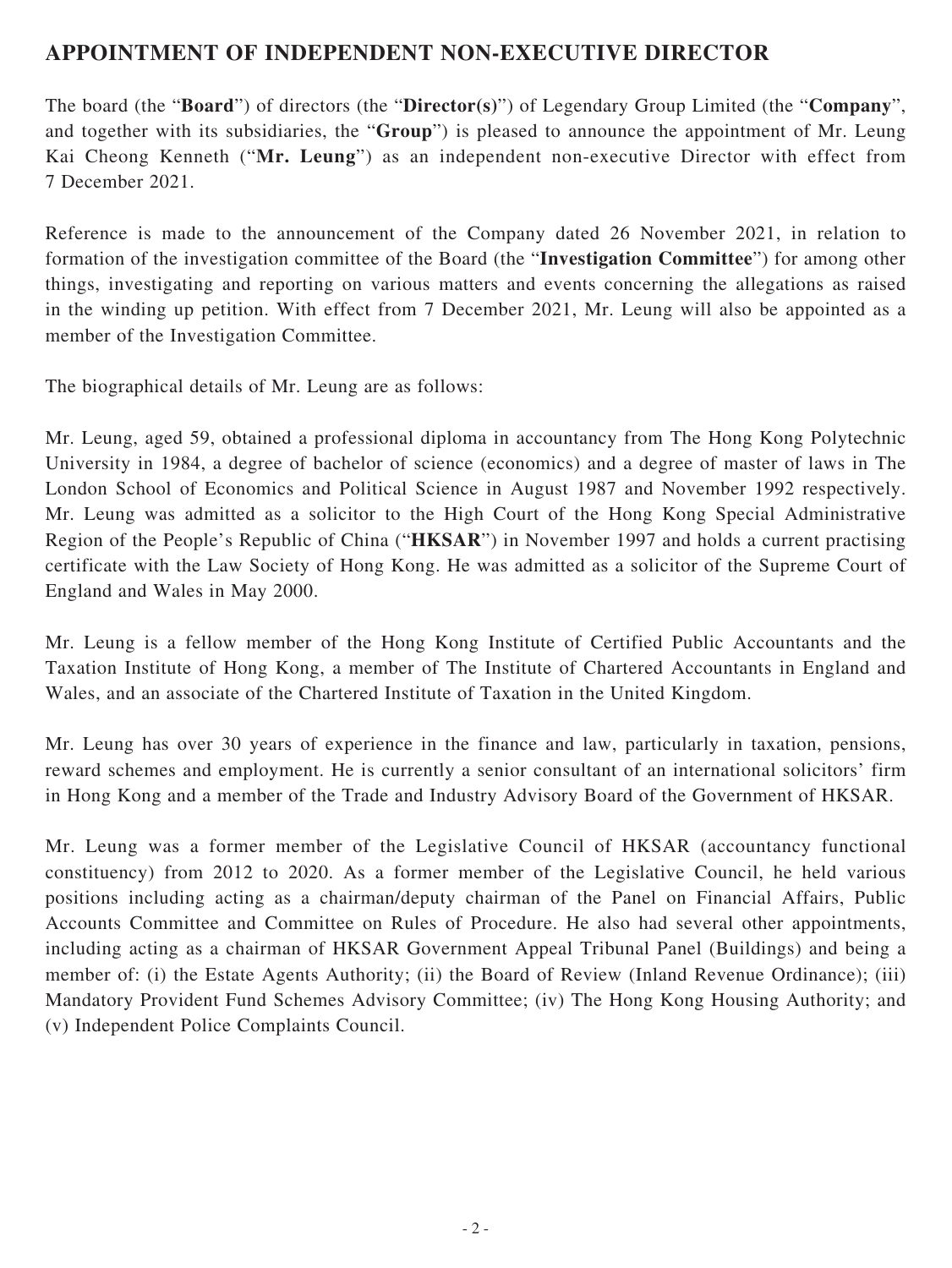Mr. Leung is a director of Professionals Guild Limited ("**PGL**"), a company limited by guarantee incorporated in Hong Kong, which was a non-profit making policy think tank engaged in civic education and the promotion of Basic Law. PGL has ceased its business on 31 December 2020 and become defunct. An application has been made for de-registration under section 751 of the Companies Ordinance (Cap. 622 of the Laws of Hong Kong) to the Companies Registry on 18 October 2021. A notice of the proposed de-registration was published in the Gazette on 12 November 2021. Such application is expected to be completed by March 2022. Mr. Leung confirms that PGL had ceased business and become defunct and is solvent as at the date of this announcement.

Mr. Leung has entered into a service contract with the Company for an initial fixed term of one year with effect from 7 December 2021. He is entitled to a director's fee of HK\$20,000 per month, which represents the entirety of the monthly remuneration payable to him by the Group. The remuneration of Mr. Leung was determined with reference to the prevailing market conditions, his role and responsibilities within the Group. Such remuneration has been approved by the Board and the remuneration committee of the Board (the "**Remuneration Committee**") and will be reviewed by the Board and the Remuneration Committee on an annual basis.

Save as disclosed above, as at the date of this announcement, Mr. Leung (i) does not have any interests in the shares of the Company within the meaning of Part XV of the Securities and Futures Ordinance (Chapter 571 of the Laws of Hong Kong) (the "**SFO**"); (ii) does not have any relationship with any other Directors, supervisors, senior management, substantial shareholders or controlling shareholders (having the meaning ascribed to them in the Rules Governing the Listing of Securities on GEM of the Stock Exchange (the "**GEM Listing Rules**")) of the Company nor any position in the Company or any of its subsidiaries; (iii) has not held any other major appointments and professional qualifications or directorship in other public companies the securities of which are listed on any securities market in Hong Kong or overseas in the past three years.

Save as disclosed above, there is no further information required to be disclosed pursuant to the requirements of Rule 17.50 (2)(h) to (v) of the GEM Listing Rules and there are no other matters relating to the appointment of Mr. Leung that need to be brought to the attention of the Stock Exchange or the shareholders of the Company.

The Board would like to express its warmest welcome to Mr. Leung in joining the Company.

#### **CHANGE OF COMPOSITION OF COMMITTEES OF THE BOARD**

The Board further announces that, with effect from 7 December 2021, Mr. Law Wing Chung, a nonexecutive Director, has been re-designated to be a member of the nomination committee of the Board (the "**Nomination Committee**") and the Remuneration Committee.